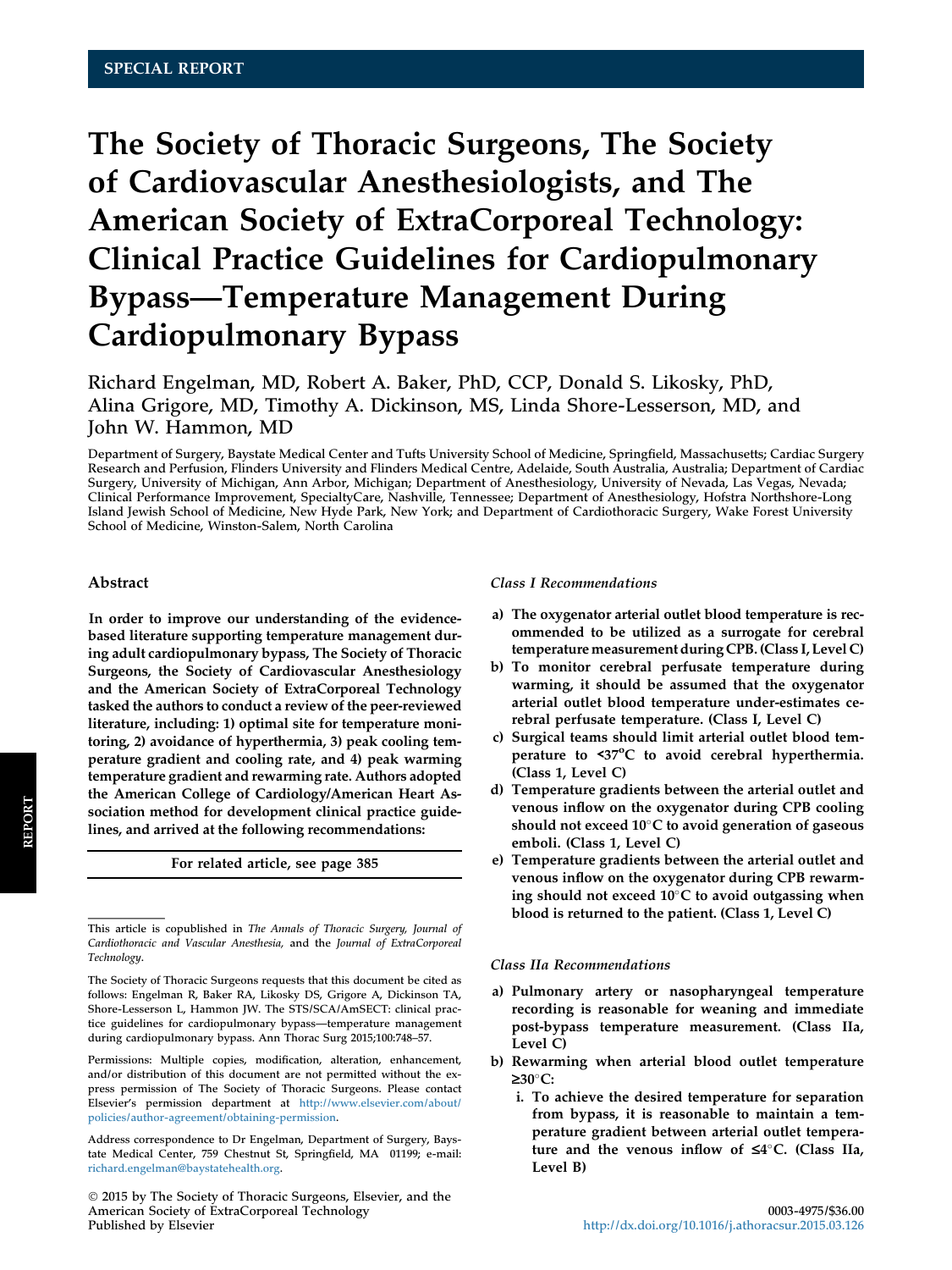- ii. To achieve the desired temperature for separation from bypass, it is reasonable to maintain a rewarming rate  $\leq 0.5^{\circ}$ C/min. (Class IIa, Level B)
- c) Rewarming when arterial blood outlet temperature  $\leq 30^{\circ}$ C: To achieve the desired temperature for separation from bypass, it is reasonable to maintain a maximal gradient of 10°C between arterial outlet temperature and venous inflow. (Class IIa, Level C)

**Tumerous strategies are currently invoked by perfu**sion teams to manage the requirements of cooling, temperature maintenance, and rewarming patients during cardiac surgical procedures. To date there have been very few evidence-based recommendations for the conduct of temperature management during perfusion. Although Bartels and coauthors [\[1\]](#page-8-0) (2002) found no supporting evidence for an evidence-based guideline for managing the temperature gradient during cardiopulmonary bypass (CPB), Shann and coauthors [\[2\]](#page-8-0) (2006) recommended that "limiting arterial line temperature to  $37^{\circ}$ C might be useful for avoiding cerebral hyperthermia," including checking "coupled temperature" ports for all oxygenators for accuracy and calibration (Class IIa, Level B).

Owing to differences in interpreting the literature and the paucity of published guidelines in this clinical area, there is extensive variability in the conduct of managing perfusate temperature during CPB. A recent survey of perfusionists found that (1) in more than 90% of centers, mildly hypothermic perfusion of  $32^{\circ}$  to  $34$  C is routinely used and 63% achieve that temperature without active cooling; (2) during CPB, the most common sites for measuring temperature are nasopharyngeal (NP, 84%), venous return (75%), arterial line (72%), bladder (41%), and rectum (28%); (3) 19% of centers reported routinely calibrating their in-line temperature probes, and (4) 44% of centers exceed the  $37^{\circ}$ C peak temperature limit for the arterial line temperature during rewarming [\[3\].](#page-8-0) Although temperature management strategies are frequently reported in the literature, the rationale for these practices is often underreported or absent.

To improve our understanding of the evidence-based literature supporting temperature management, we conducted a review of the peer-reviewed literature, including: (1) optimal site for temperature monitoring, (2) avoidance of hyperthermia, (3) peak cooling temperature gradient and cooling rate, and (4) peak warming temperature gradient and rewarming rate.

## Material and Methods

## Literature Search

We used a systematic search of MeSH terms to identify peer-reviewed articles related to temperature management in the setting of adult CPB (Appendix). Candidate articles were published in PubMed between January 1, 2000, and March 31, 2014. Our search revealed 768 abstracts, all of which were reviewed in duplicate by

## No Recommendation

No recommendation for a guideline is provided concerning optimal temperature for weaning from CPB due to insufficient published evidence.

(Ann Thorac Surg 2015;100:748–57) 2015 by The Society of Thoracic Surgeons, Elsevier, and the American Society of ExtraCorporeal Technology

independent reviewers, with 153 abstracts selected for full paper review. To be included, each paper had to report data on each of the following: (1) optimal site for temperature monitoring, (2) avoidance of hyperthermia, (3) peak cooling temperature gradient and cooling rate, and (4) peak warming temperature gradient and rewarming rate.

According to American College of Cardiology/American Heart Association (ACC/AHA) rules ([Table 1](#page-2-0)), any reviewer could select an abstract for inclusion in a paper review, but at least 2 reviewers had to agree to exclude a paper [\[4\].](#page-8-0) At the paper review stage, at least 2 reviewers had to agree to exclude a paper. These rules were incorporated into Guideliner reviewing software ([www.](http://www.guideliner.org/default.aspx) [guideliner.org/default.aspx](http://www.guideliner.org/default.aspx), accessed May 20, 2014). Thirteen articles considered relevant to the topic by the authors were included to provide method, context, or additional supporting evidence for the recommendations.

## Results

## Synthesizing the Evidence

Two reviewers rejected 615 abstracts based on a lack of relevance, leaving 153 abstracts for full paper review ([Fig 1](#page-3-0)). Two panel members reviewed each paper, and 82 of these papers were found not to contribute to the topic by both reviewers, a further 32 had conflicting reviews and were individually resolved, and the final 39 were considered for inclusion in the guideline. Of the additional 13 articles relevant to the development of the guideline 8 predated 2000.

## Optimal Site for Temperature Measurement

A number of sites for routine core and cerebral temperature management have been reported, including NP, tympanic membrane, bladder, esophagus, rectum, pulmonary artery, jugular bulb (JB), arterial inflow, and venous return [\[3\]](#page-8-0). A single, easily monitored, optimal core temperature site has not been reported, although the intravascular and intracorporeal location of a pulmonary artery catheter probably renders this site the best access for core temperature recording. However, pulmonary artery catheters are used infrequently in many centers, necessitating a different core temperature measurement site. The measurement of the JB temperature is recognized as being the best indicator of cerebral temperature [\[5, 6\]](#page-8-0), but it is not a routinely used as a monitor and its accuracy depends on the optimal positioning of this invasive temperature probe [\[6\].](#page-8-0)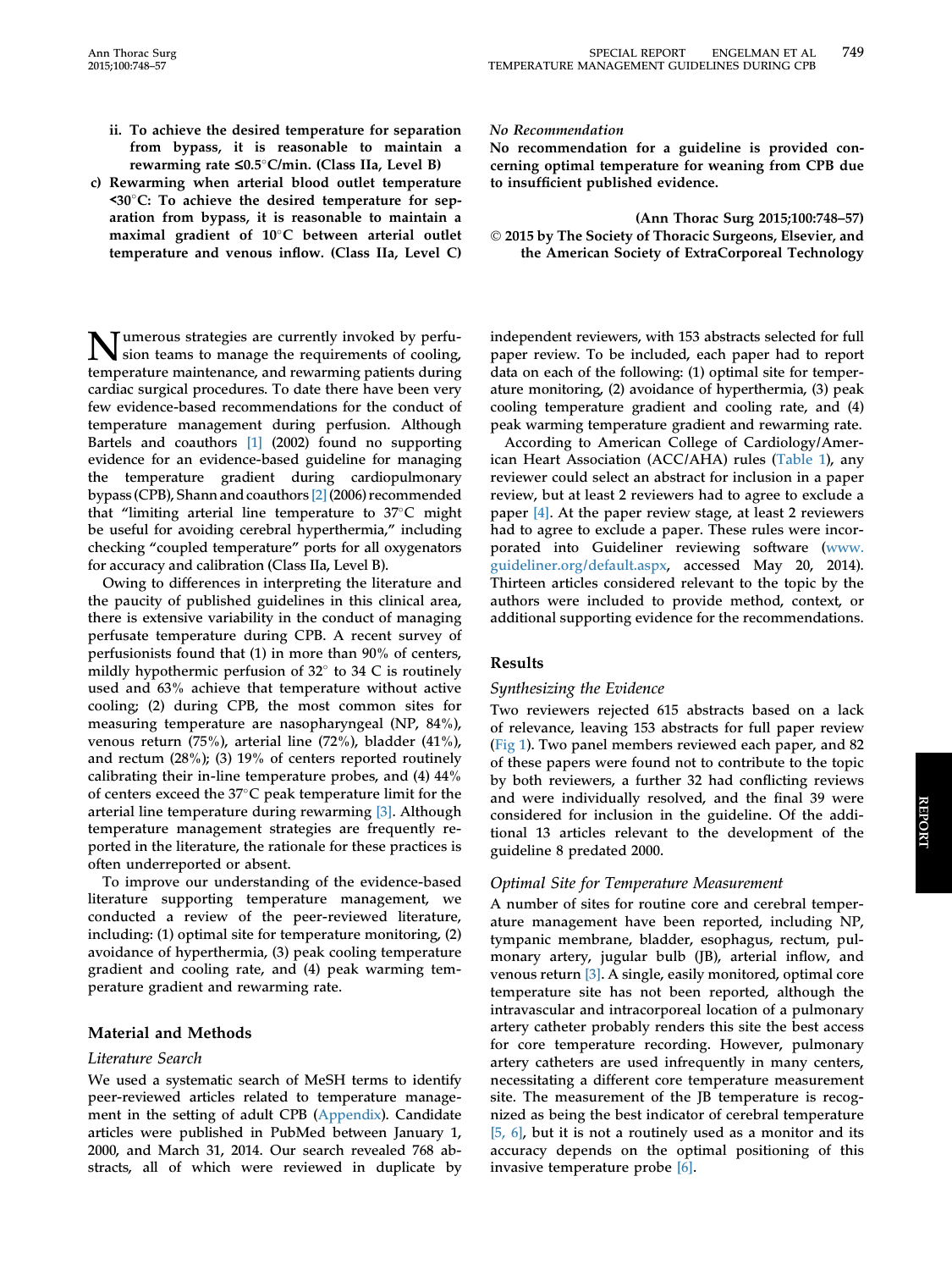| Classification    | Clinical Recommendation                                                                                                                                                                                                                                                                                                                                         |  |  |  |  |  |  |
|-------------------|-----------------------------------------------------------------------------------------------------------------------------------------------------------------------------------------------------------------------------------------------------------------------------------------------------------------------------------------------------------------|--|--|--|--|--|--|
| Class I           | Benefit $>>$ Risk                                                                                                                                                                                                                                                                                                                                               |  |  |  |  |  |  |
|                   | Conditions for which there is evidence and/or general agreement that a given procedure or treatment is<br>useful and effective.                                                                                                                                                                                                                                 |  |  |  |  |  |  |
| Class II          | Conditions for which there is conflicting evidence and/or a divergence of opinion about the usefulness/efficacy<br>of a procedure or treatment. This is classified as IIa or IIb.                                                                                                                                                                               |  |  |  |  |  |  |
| Class IIa         | Benefit $>>$ Risk                                                                                                                                                                                                                                                                                                                                               |  |  |  |  |  |  |
|                   | Weight of evidence/opinion is in favor of usefulness/efficacy                                                                                                                                                                                                                                                                                                   |  |  |  |  |  |  |
| Class IIb         | Benefit $>$ Risk                                                                                                                                                                                                                                                                                                                                                |  |  |  |  |  |  |
|                   | Usefulness/efficacy is less well established by evidence/opinion.                                                                                                                                                                                                                                                                                               |  |  |  |  |  |  |
| Class III         | Risk > Benefit                                                                                                                                                                                                                                                                                                                                                  |  |  |  |  |  |  |
|                   | Conditions for which there is evidence and/or general agreement that the procedure/treatment is not<br>useful/effective and in some cases may be harmful. This is defined as: No Benefit - Procedure/test not<br>helpful or treatment without established proven benefit; Harm - Procedure/test/treatment leads to excess<br>cost without benefit or is harmful |  |  |  |  |  |  |
| Level of Evidence | Type of Evidence                                                                                                                                                                                                                                                                                                                                                |  |  |  |  |  |  |
| Level A           | Evidence from multiple randomized trials or meta-analyses                                                                                                                                                                                                                                                                                                       |  |  |  |  |  |  |
| Level B           | Evidence from single randomized trial or non-randomized studies                                                                                                                                                                                                                                                                                                 |  |  |  |  |  |  |
| Level C           | Evidence from expert opinion, case studies, or standard-of-care                                                                                                                                                                                                                                                                                                 |  |  |  |  |  |  |

<span id="page-2-0"></span>Table 1. American College of Cardiology/American Heart Association: Classifications and Level of Evidence [\[4\]](#page-8-0)

Akata and colleagues [\[7\]](#page-8-0) (2007), in a study to evaluate monitoring of brain temperature during deep hypothermic circulatory arrest, compared 5 sites with JB monitoring. The authors recommended the use of pulmonary artery and NP locations for estimating cerebral temperature rather than forehead, bladder and fingertip sites. Bladder and rectal temperatures are unreliable indicators of cerebral temperature during CPB and may be as much as  $2^{\circ}$  to 4 C lower than the brain temperature when rewarming during CPB [\[6\]](#page-8-0). Thus, use of NP temperature monitoring is preferable to bladder or rectal temperatures during rewarming to avoid potential cerebral hyperthermia [\[8](#page-8-0)–[10\]](#page-8-0).

Johnson and colleagues [\[11\]](#page-8-0) (2002) highlighted, in a prospective study of 80 patients, the disparity in temperature measurement between the NP temperature and the arterial outlet temperature. In 2004, Kaukuntla and colleagues [\[12\]](#page-8-0) demonstrated that commonly used core temperature monitoring sites (bladder, esophageal, and NP) were not accurate measures of cerebral temperature where JB temperature is used as the gold standard. The authors concluded that arterial outlet temperatures should be monitored to avoid cerebral hyperthermic inflow. Nussmeier and colleagues [\[6, 8\]](#page-8-0) demonstrated that arterial blood outlet temperature measurement provided the best correlate with JB temperature, followed by NP and esophageal locations. Nussmeier and colleagues [\[6\]](#page-8-0) (2006) also demonstrated that all body sites overestimated JB temperature during cooling and underestimated JB temperature during rewarming, reporting that, "the arterial outlet site had the smallest average discrepancy of all temperature sites relative to the JB site".

The accuracy of arterial blood outlet coupled temperature ports has been reported in clinical and in vitro studies [\[13](#page-8-0)–[16\]](#page-8-0). These studies have consistently demonstrated variation between the temperature measured at the arterial outlet and a reference temperature measurement (a temperature probe placed distally within the circuit). Newland and colleagues [\[14\]](#page-8-0) (2012) measured the arterial outlet temperature accuracy in 4 different oxygenators and reported that at  $37^{\circ}$ C, the arterial outlet temperature measurement underestimated the reference thermometer temperature by between  $0.33^{\circ}$  and  $0.67$  C. These studies suggest that the maximum arterial blood outlet temperature target should be lower than  $37^{\circ}$ C to avoid perfusing the patient with blood temperatures higher than 37°C. Such corrections must be considered when using arterial outlet temperature as a surrogate site to monitor cerebral temperature.

After equilibration of core temperature after CPB, bladder temperature has been recommended as a good, noninvasive approach for monitoring core temperature [\[17\].](#page-8-0) Bladder temperature probes have been shown to be reliable and correlate well with pulmonary artery catheters in reflecting core body temperature in children [\[18\].](#page-8-0) Khan and associates [\[19\]](#page-8-0) (2006) demonstrated that tympanic membrane and axillary temperature measurements did not accurately reflect bladder temperature after CPB and suggested that clinical decisions should not be based on the former two temperature measurements.

## Recommendation

- 1. The oxygenator arterial outlet blood temperature is recommended to be used as a surrogate for cerebral temperature measurement during CPB. (Class 1, Level C)
- 2. To accurately monitor cerebral perfusate temperature during warming, it should be assumed that the oxygenator arterial outlet blood temperature underestimates cerebral perfusate temperature. (Class 1, Level C)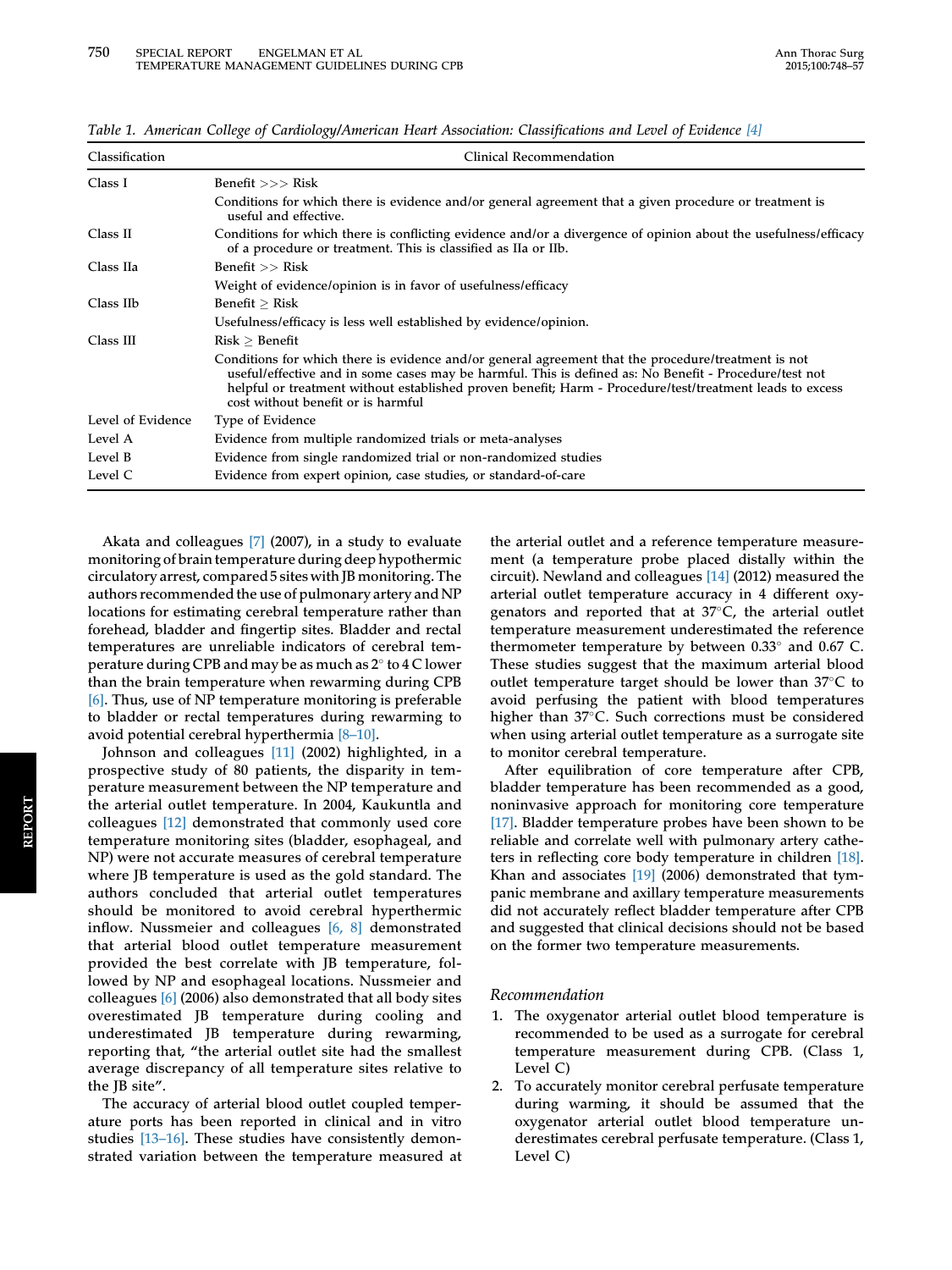<span id="page-3-0"></span>

3. Pulmonary artery or NP temperature recording is reasonable for core temperature measurement. (Class IIa, Level C)

## Avoidance of Hyperthermia

Avoidance of cerebral hyperthermia in the setting of CPB has been promoted to avoid cerebral injury [\[10, 12, 20](#page-8-0)–[22\].](#page-8-0) Scheffer and Sanders [\[10\]](#page-8-0) (2003) highlight that although the independent relationship between cerebral hyperthermia during CPB and neurologic injury has not been unequivocally proven, sufficient and compelling indirect evidence supports extreme caution. Shann and colleagues [\[2\]](#page-8-0) (2006) applied evidence from the stroke literature to support a recommendation to limit the arterial blood outlet temperature to  $37^{\circ}$ C to avoid cerebral hyperthermia. Several reports have noted the association of increased cerebral temperature and rapid CPB rewarming with JB desaturation [\[23](#page-8-0)–[25\]](#page-8-0). Numerous authors have suggested that cerebral temperatures higher than  $37^{\circ}$ C should be avoided at any time during the rewarming phase of CPB and that this may be performed by careful monitoring and maintenance of arterial blood outlet temperatures lower than  $37^{\circ}$ C [\[15, 20](#page-8-0)–[22, 26\].](#page-8-0)

Grocott and colleagues [\[27\]](#page-8-0) (2002) evaluated the effect of intraoperative temperature management in a randomized trial of 300 patients and found that the maximum postoperative temperature was weakly associated with increased cognitive dysfunction at 4 to 6 weeks. Hyperthermia has also been reported to influence other outcomes after cardiac operations. Groom and coworkers [\[28\]](#page-8-0) (2004) reported an association with hyperthermia (defined as a peak core temperature  $>37.9^{\circ}C$ ) and an increased rate of mediastinitis. Newland and colleagues [\[29\]](#page-8-0) reported in 2013 that an arterial outlet temperature exceeding  $37^{\circ}$ C during CPB is an independent predictor of acute kidney injury.

## Recommendation

Surgical teams should limit arterial outlet blood temperature to less than  $37^{\circ}$ C to avoid cerebral hyperthermia. (Class 1, Level C)

## Peak Cooling Temperature Gradient and Cooling Rate

In 1997 Geissler and colleagues [\[30\]](#page-8-0) demonstrated that temperature gradients (differential temperature between arterial outlet and venous inflow blood temperature) upon cooling of more than  $10^{\circ}$ C were associated with gas emboli formation. They also reported no gaseous microemboli production when rapid cooling was used; however, this finding has not been reproduced. No contemporary literature has addressed this issue; however, a unique study in dogs in 1964 by Almond and colleagues [\[31\]](#page-9-0) documented severe brain injury when an arterial-venous gradient of 20°C was used for cooling and significantly less injury when the cooling gradient was limited to  $4^{\circ}$ C. The authors proposed that rapid, high gradient cooling might not provide adequate cerebral hypothermia, preventing cerebral protection during induced cardiac arrest (the usual approach to cardiac operations in that era).

## Recommendation

Temperature gradients between the arterial outlet and venous inflow on the oxygenator during CPB cooling should not exceed  $10^{\circ}$ C to avoid generation of gaseous emboli. (Class 1, Level C)

## Peak Warming Temperature Gradient and Rewarming Rate

The rate of rewarming during CPB and the temperature gradient to achieve this rewarming goal produces a conundrum for clinicians: the team must balance the deleterious effects of an extended duration of CPB and operative times with those that may be associated with rapid rewarming rates. A seminal issue has related to the potential for outgassing when warm blood is returned to the hypothermic patient, because dissolved gases come out of the blood when rapid rewarming takes place. Outgassing may be prevented by maintaining a maximal  $10^{\circ}$ C gradient between the arterial blood outlet and the venous inlet blood temperature [\[32\]](#page-9-0). A number of studies have evaluated rewarming and temperature gradients, with a recommended gradient of not more than  $10^{\circ}$ C being most commonly reported ([Table 2\)](#page-4-0).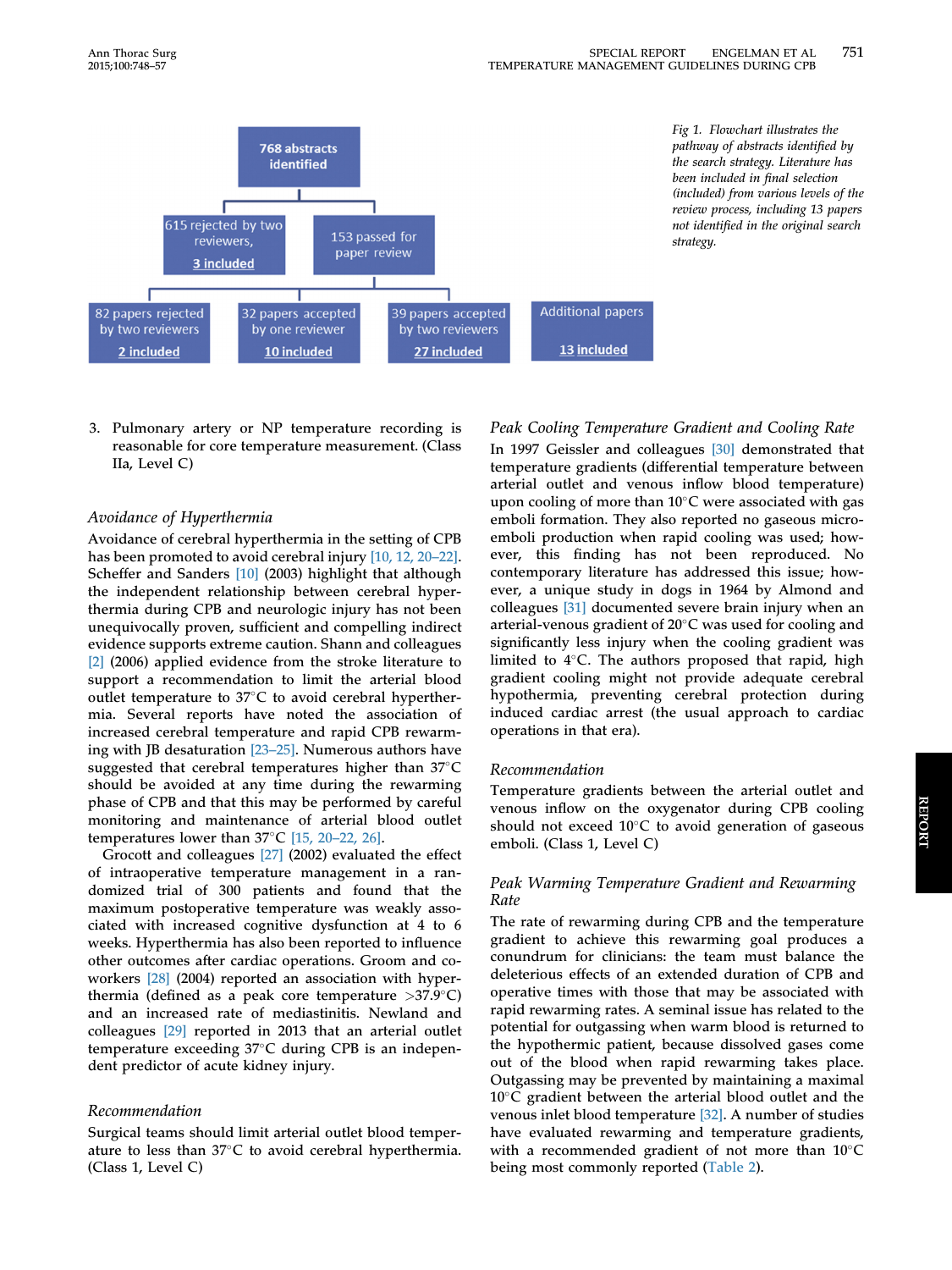# <span id="page-4-0"></span>Table 2. Rewarming Rates and Temperature Gradients<sup>a</sup>

| <b>First Author</b>         | <b>Study Design</b>          | No.     | Rewarming<br>Rate ( $°C/min$ )                                                                                             | Temperature<br>Gradient $(^{\circ}C)$                                             | Gradient<br><b>Between</b>   | Max Arterial<br>Outlet  | Monitoring Site Driving<br>Temperature Management                                           |
|-----------------------------|------------------------------|---------|----------------------------------------------------------------------------------------------------------------------------|-----------------------------------------------------------------------------------|------------------------------|-------------------------|---------------------------------------------------------------------------------------------|
| Croughwell <a>[25]</a> 1992 | Prospective<br>observational | 133     | <b>NR</b>                                                                                                                  | <b>NR</b>                                                                         | <b>NR</b>                    | <b>NR</b>               | NP                                                                                          |
| Cook [23] 1996              | Prospective<br>observational | 10      | $0.56^{\circ}$ C/min<br>(estimated) <sup>b</sup>                                                                           | $10^{\circ}$ C                                                                    | H/E to blood                 | NR                      | NP, venous return                                                                           |
| Geissler [30] 1997          | Animal                       | 8       | NR.                                                                                                                        | $0^{\circ}$ C, 5 $^{\circ}$ C, 10 $^{\circ}$ C,<br>$15^{\circ}$ C, $20^{\circ}$ C | Venous and<br>arterial blood | NR                      | Thermodilution catheter placed in superior<br>vena cava, arterial blood outlet (oxygenator) |
| Ginsberg [33] 2000          | Prospective,<br>randomized   | 101     | $1^{\circ}$ C every 3–5 mins,<br>achieved $0.2^{\circ} \pm 0.09$ ,<br>$0.19^{\circ} \pm 0.07$ ,<br>$0.18^{\circ} \pm 0.07$ | $<$ 10 $^{\circ}$ C                                                               | H/E to venous                | NR                      | Pulmonary artery catheter thermistor                                                        |
| Nathan [34] 2001            | Prospective,<br>randomized   | 223     | NR                                                                                                                         | NR                                                                                | <b>NR</b>                    | NR                      | NP                                                                                          |
| Johnson [11] 2002           | Prospective,<br>randomized   | 80      | <b>NR</b>                                                                                                                  | <b>NR</b>                                                                         | <b>NR</b>                    | $38^{\circ}$ C          | NP                                                                                          |
| Schmid [35] 2003            |                              |         |                                                                                                                            | $5^{\circ}$ C                                                                     | H/E to venous                |                         |                                                                                             |
| Lindholm [36] 2003          | Prospective,<br>randomized   | 30      | <b>NR</b>                                                                                                                  | $10^{\circ}$ C                                                                    | H/E to venous                | $37^\circ - 39^\circ$ C | NP cooling, bladder rewarming                                                               |
| Ali [37] 2004               | Prospective,<br>randomized   | 60      | $0.33^{\circ}$ C/min                                                                                                       | <b>NR</b>                                                                         | <b>NR</b>                    | <b>NR</b>               | NR ("cardiopulmonary bypass temperature"<br>perhaps arterial blood outlet)                  |
| Kaukuntla [12] 2004         | Prospective,<br>randomized   | 60      | <b>NR</b>                                                                                                                  | $10^{\circ}$ C                                                                    | H/E to arterial<br>inlet?    | $37.5^{\circ}$ C        | NP (hypothermic), Bladder (normothermic)                                                    |
| Nussmeier [8] 2005          | Review                       | NA      | $0.2^{\circ}$ C/min                                                                                                        | <b>NR</b>                                                                         | <b>NR</b>                    | NR                      | NP, arterial line temperature?                                                              |
| Nussmeier [6] 2006          | Prospective<br>observational | 12/30   | <b>NR</b>                                                                                                                  | <b>NR</b>                                                                         | <b>NR</b>                    | $37^{\circ}$ C          | JB, NP, esophageus, bladder, rectum,<br>arterial blood outlet                               |
| Boodhwani [38] 2007         | Prospective,<br>randomized   | 267     | N/A                                                                                                                        | <b>NR</b>                                                                         | NR                           | 37.5°C/34.5°C           | NP                                                                                          |
| Rasmussen [39] 2007         | Prospective,<br>randomized   | 30      | <b>NR</b>                                                                                                                  | $10^{\circ}$ C                                                                    | H/E to venous                | NR                      | <b>NR</b>                                                                                   |
| Hong [40] 2008              | Prospective<br>observational | 103     | $1^{\circ}$ C every 5 min                                                                                                  | <b>NR</b>                                                                         | <b>NR</b>                    | $37^{\circ}$ C          | <b>NR</b>                                                                                   |
| Akata [7] 2007              | Prospective<br>observational | 20      | <b>NR</b>                                                                                                                  | Varying, as<br>high as $20^{\circ} - 25^{\circ}$ C                                | $IB$ to $H/E$                | $37.5^{\circ}$ C        | JB cooling, bladder rewarming                                                               |
| Boodhwani [41] 2009         | Prospective,<br>randomized   | 223/267 | <b>NR</b>                                                                                                                  | NR                                                                                | <b>NR</b>                    | 37.5°C/34.5°C           | NP                                                                                          |
| Sahu [42] 2009              | Prospective,<br>randomized   | 80      | <b>NR</b>                                                                                                                  | $2^{\circ}-4^{\circ}$ C                                                           | H/E to blood                 | <b>NR</b>               | NP                                                                                          |
| Newland [29] 2013           | Prospective<br>observational | 1393    | $\langle$ 1°C/min                                                                                                          | <b>NR</b>                                                                         | <b>NR</b>                    | 37.5°C/37°C             | NP                                                                                          |

<sup>a</sup> A description of reported trials (patient and animal) on rates of rewarming and arterial-venous temperature gradients (1992 to 2013). b Calculated, not stated in original publication.

 ${\rm H/E} =$  $JB = jugular bulb;$   $NP = nasopharyngeal;$   $NR = not reported.$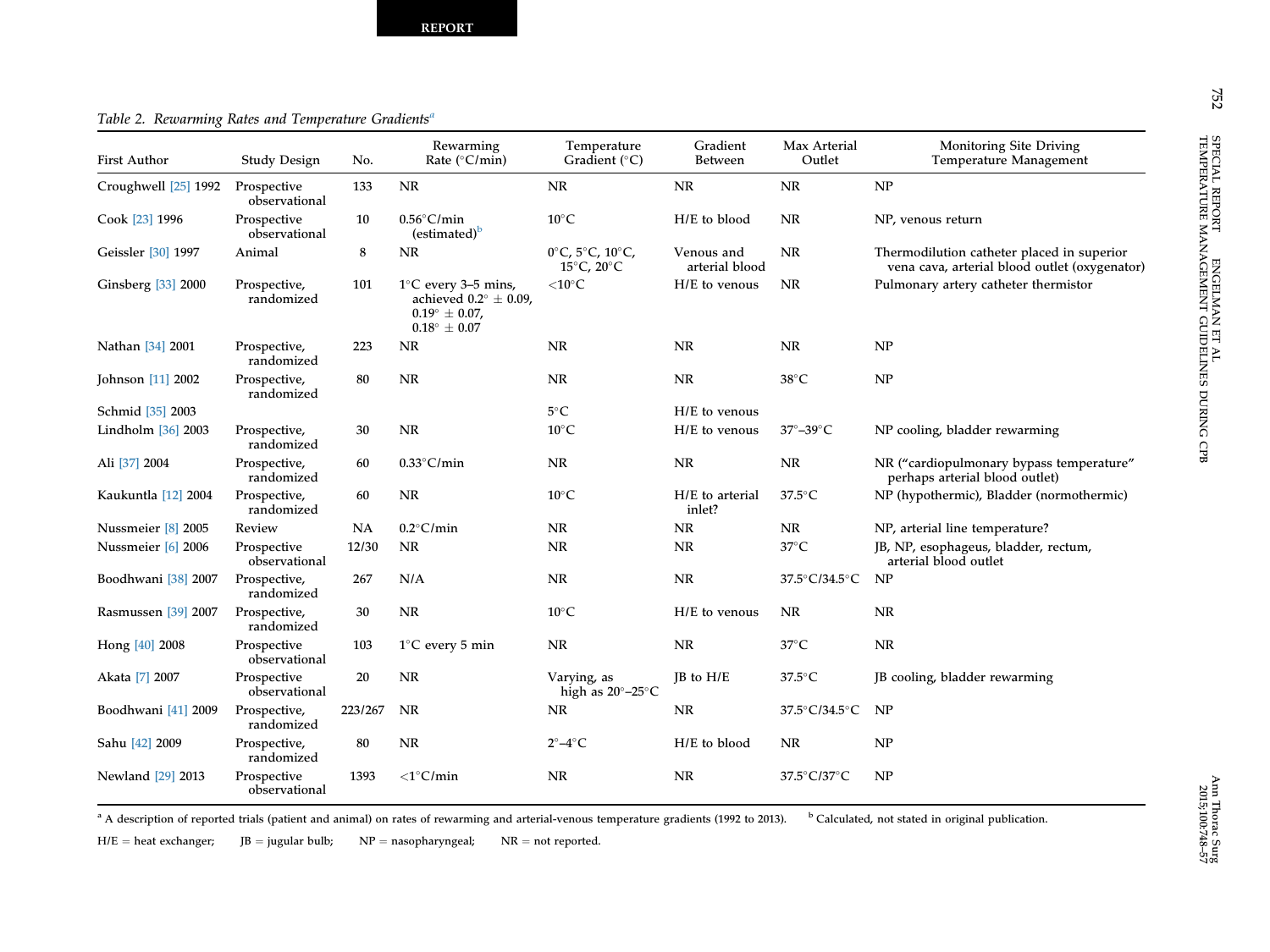|                                 |                                  |     | Slow Rewarming                          |                | <b>Fast Rewarming</b>                   |           |                                 | Max                | Monitoring<br>Site Driving |                                                                                                                                                                                                      |
|---------------------------------|----------------------------------|-----|-----------------------------------------|----------------|-----------------------------------------|-----------|---------------------------------|--------------------|----------------------------|------------------------------------------------------------------------------------------------------------------------------------------------------------------------------------------------------|
| <b>First Author</b>             | Study Design                     | No. | Rate/Duration                           | Gradient       | Rate/Duration                           | Gradient  | Gradient<br><b>Between</b>      | Arterial<br>Outlet | Temperature<br>Management  | Outcome Measure                                                                                                                                                                                      |
| Cook [23] 1996 Prospective      | observational                    | 10  | $0.45^{\circ}$ C/min<br>$(estimated)^b$ | <b>NR</b>      | $0.71^{\circ}$ C/min<br>$(estimated)^b$ | NR        | H/E to blood                    | <b>NR</b>          | NP                         | Cerebral venous oxygen<br>desaturation less in slow group                                                                                                                                            |
| Borger [43]<br>2002             | Prospective<br>observational     | 146 | $30 \pm 9$ min                          | <b>NR</b>      | $15 \pm 4$ min                          | <b>NR</b> |                                 | <b>NR</b>          | NP                         | Neurocognitive function, benefit<br>with slower rewarming rate                                                                                                                                       |
| Diephuis [44]<br>2002           | <b>RCT</b>                       | 50  | $0.24^{\circ} \pm 0.08$ C/min           | 5              | $\pm$ 0.36 C/min<br>$0.5^\circ$         | 10        | $NP$ to $H/E$                   |                    | NP                         | Cerebral pressure flow index<br>unaffected by rewarming rate                                                                                                                                         |
| Grigore <sup>[45]</sup><br>2002 | Prospective<br>cohort<br>blinded | 165 | $0.49^{\circ} \pm 0.17$ C/min           | $\overline{2}$ | $0.56^{\circ} \pm 0.22$ C/min           | $4 - 6$   | NP and arterial<br>outlet       | NR                 | NP                         | Neurocognitive function, benefit<br>with slower rewarming rate                                                                                                                                       |
| Kawahara [46]<br>2003           | RCT                              | 100 | $0.24^{\circ}$ C/min                    | $1 - 2$        | $0.48^{\circ}$ C/min                    | $4 - 5$   | Tympanic and<br>arterial outlet | NR                 | Tympanic, PA               | Jugular venous oxygen<br>hemoglobin saturation, less<br>decrease with slower<br>rewarming rate                                                                                                       |
| Saleh [47] 2005 RCT             |                                  | 30  | $0.196^{\circ} \pm 0.016$<br>C/min      | 3              | $0.34^{\circ} \pm 0.027$ C/min          | 7         | $NP$ to $H/E$                   |                    | NP                         | Cardiac performance (cardiac<br>index and peak velocity), blood<br>lactate level, early homeostasis,<br>ICU stays, improved with<br>slower rewarming (medium<br>rate, $0.248^{\circ}$ C $\pm$ 0.023) |

# <span id="page-5-0"></span>Table 3. Slow Versus Fast Rewarming: Rates, Gradients, and Outcomes<sup>a</sup>

<sup>a</sup> A description of reported trials (patients only) specific to slow vs fast rewarming rates, arterial-venous gradients, and outcomes (1996 to 2005). b Calculated, not stated in original publication.

H/E ¼ heat exchanger; ICU  $=$  intensive care unit; NP  $=$  nasopharyngeal; NR = not reported; PA  $=$  pulmonary artery; RCT = randomized controlled trial.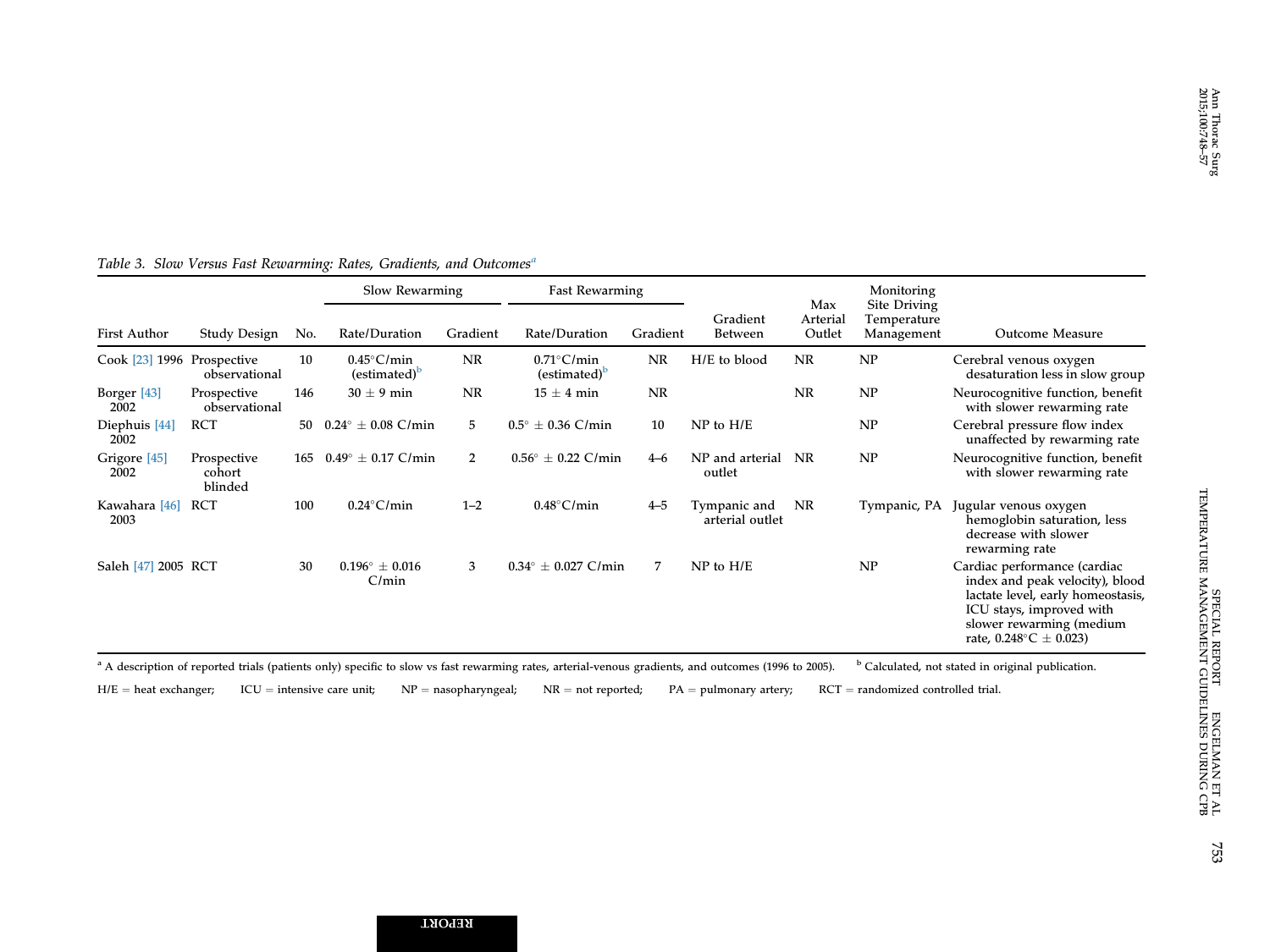Five clinical studies reported the influence of the rewarming rate ([Table 3\)](#page-5-0). Grigore and colleagues [\[45\]](#page-9-0) (2002), in a cohort study evaluating cognitive performance of patients post-CPB, demonstrated a benefit associated with "slow" rewarming compared with "rapid" rewarming in the post-CPB cognitive performance of patients. In this study, slow rewarming  $(0.49^{\circ} \pm 0.17 \text{ C/min})$  was achieved with a maximal gradient of  $2^{\circ}$ C between the NP temperature and the CPB arterial blood outlet temperature, whereas rapid rewarming  $(0.56^{\circ} \pm 0.22 \text{ C/min})$  was achieved with a  $4^\circ$  to 6 C maximal gradient. The slow rewarming group also avoided some of the exposure to excess hyperthermia and had temperatures in excess of  $37^{\circ}$ C for shorter periods. In this study the gradient driving rewarming was between the NP temperature and the arterial blood outlet temperature. Borger and Rao [\[43\]](#page-9-0) (2002) reported an observational study in which patients were evaluated for neurocognitive outcomes based on post hoc rewarming rates. The authors reported a decreased risk of neurocognitive decline with slow rewarming within 1 postoperative week, although this advantage was not present at 3 months.

Kawahara and colleagues [\[46\]](#page-9-0) (2003), in a prospective randomized controlled trial of 100 patients, demonstrated a reduction in the decrease in JB venous oxygen saturation with slow rewarming compared to rapid rewarming; however, they were unable to demonstrate any biochemical or neurologic benefits. They used similar temperature gradients as Grigore and colleagues [\[45\],](#page-9-0) with a  $1^{\circ}$  to  $2^{\circ}$ C difference between tympanic membrane and perfusate temperatures in the slow group (0.24 $\degree$   $\pm$ 0.09 C/min) and a  $4^{\circ}$  to  $5^{\circ}$ C difference in the fast group  $(0.48^{\circ} \pm 0.09 \text{ C/min}).$ 

Sahu and colleagues [\[42\]](#page-9-0) (2009), in a randomized controlled trial in which the rewarming rate was tightly managed with a gradient of  $2^{\circ}$  to  $4^{\circ}$ C, found similar reductions in JB venous oxygen saturation whether patients were rewarmed to  $37^{\circ}$ C or to  $33^{\circ}$ C. However, the authors reported less neurocognitive decline in patients rewarmed to only  $33^{\circ}$ C. The findings from this study suggest that exposure to cerebral hyperthermia may be associated with rapid rewarming and increased neurocognitive decline.

Diephuis and colleagues [\[44\]](#page-9-0) (2002) evaluated the influence of fast  $(0.5^{\circ}C/min)$  and slow  $(0.24^{\circ}C/min)$ rewarming rates on cerebral blood flow, measured by transcranial Doppler, finding no significant effect of rewarming on the relation between pressure and cerebral blood flow. The authors used a maximal gradient of  $10^{\circ}$ C between the NP and water temperature in the fast group and a gradient of  $5^{\circ}$ C in the slow rewarming group.

In addition, an advantage associated with slow rewarming was supported by studies conducted in a pediatric population and in a swine model. Saleh and Barr [\[47\]](#page-9-0) (2005) studied the effect of three rewarming strategies in pediatric patients and found that the slowest rewarming rate was associated with improved indices of cardiac function (improved cardiac index and decreased lactate production) but was disadvantaged by longer bypass times and time to reach core temperature targets. Alam and colleagues [\[48\]](#page-9-0) (2006), in a swine model of lethal

haemorrhage, investigated three rewarming rates from profound hypothermic arrest, slow  $(0.25^{\circ} \text{C/min})$ , medium (0.5°C/min), and fast (1°C/min), and found a significant survival advantage in the group that was rewarmed at the medium rate compared with the fast rate. The group undergoing the slow rewarming rate had rewarming durations that were 1.7 and 2.1 times as long as those of the medium and fast groups, respectively, which may account for the worse outcomes in the slow group compared with those in the medium group.

The Ottawa Heart Institute published a series of reports discussing neurocognitive findings in two randomized coronary artery bypass grafting trials, each with more than 200 patients. In the first study, patients were randomized to rapid rewarming either to  $37^{\circ}$ C or to 34°C. The authors reported a significant early cognitive benefit noted in the relatively hypothermic patients [\[34,](#page-9-0) [49\].](#page-9-0) In this study arterial outlet temperatures were not reported nor were the absolute rewarming rates, potentially exposing the normothermic group to cerebral hyperthermia. Patients in the second randomized study were maintained at  $37^{\circ}$ C throughout the operation or maintained at  $34^{\circ}$ C without rewarming, thereby avoiding the rewarming process entirely. The authors found no differences in neurocognitive function between the two management strategies [\[38\].](#page-9-0) They concluded that in the absence of active rewarming, cerebral hyperthermia was avoided. Although the conclusion of the two trials warrants the recommendation to avoid "rapid" rewarming to  $37^{\circ}$ C, the actual rate of rewarming in this "rapid" group was not reported. The data also suggest that normothermia itself is not associated with neurocognitive decline, but rather, that rapid rewarming to normothermia may lead to inadvertent cerebral hyperthermia.

Boodhwani and colleagues [\[41\]](#page-9-0) (2009) later reported the influence of rewarming on renal function and concluded that the process of rewarming from  $34^\circ$  to 37 C on CPB is associated with increased renal injury. This finding was supported by Newland and colleagues [\[29\]](#page-8-0) (2013), who reported an arterial outlet temperature higher than  $37^{\circ}$ C is an independent predictor of acute kidney injury.

Multiple authors, including Kaukuntla and colleagues [\[50\]](#page-9-0) (2004), suggest slow rewarming to avoid heterogeneous changes in brain temperature, and similarly, Murphy and colleagues [\[22\]](#page-8-0) (2009) support gradual rewarming compared with rapid rewarming. Scheffer and Sanders [\[10\]](#page-8-0) (2003) promote slow rewarming for a number of reasons including: (1) avoidance of excess cerebral oxygen extraction and jugular venous desaturation; (2) improved maintenance of the relationship between cerebral blood flow and the cerebral metabolic rate of oxygen, and (3) increased time for better distribution of heat.

In a review paper comparing hypothermic with normothermic CPB, Grigore and associates [\[20\]](#page-8-0) (2009) highlight the difficulty in assessing temperature management strategies as distinct from the confounder of rewarming rate. Only 4 of 15 randomized controlled trials reported information on rewarming rates. Cook [\[51\]](#page-9-0) (2009) summarizes the case for slow rewarming most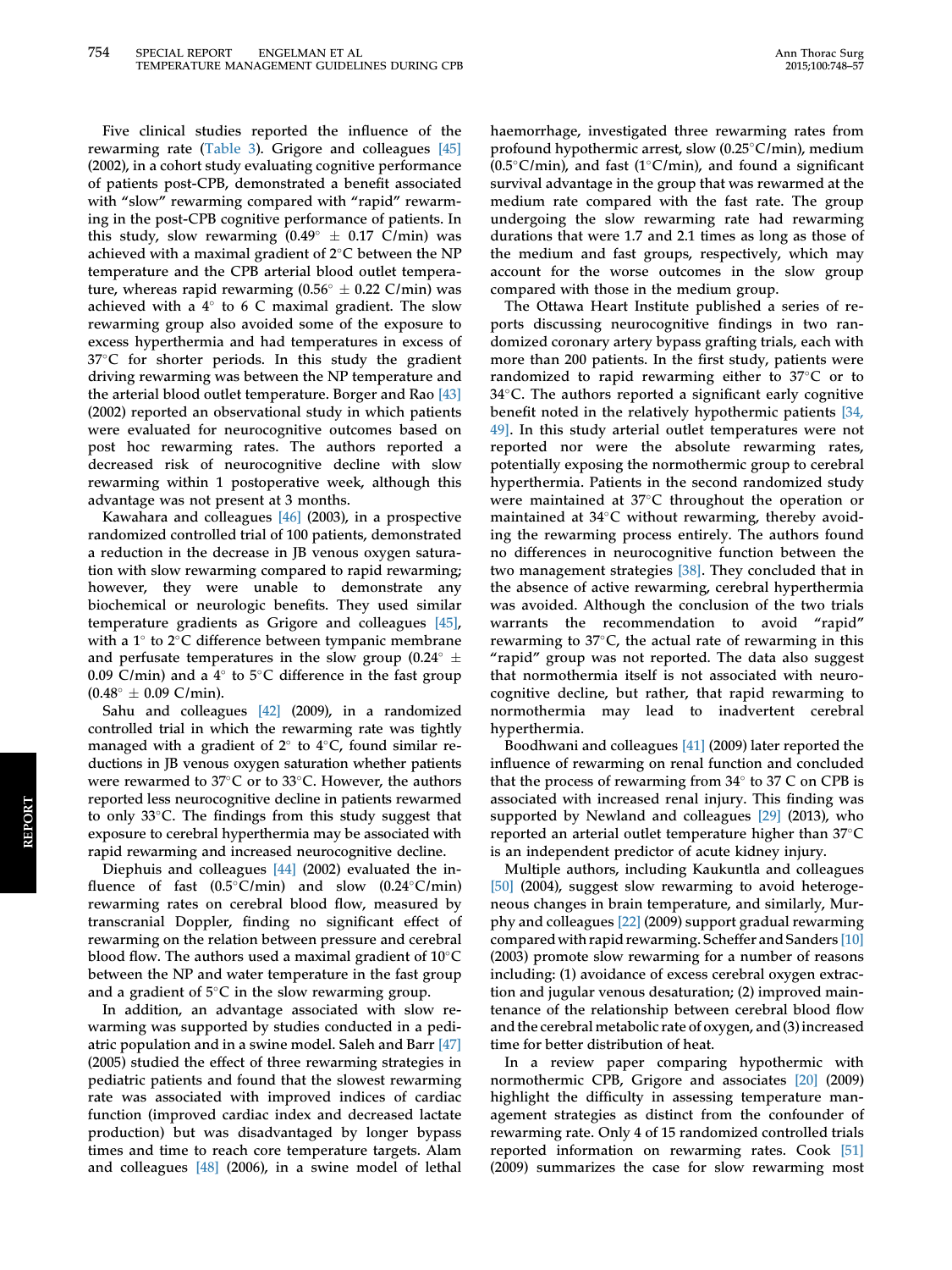| Recommendation                                                                                                                                                                                              | Classification     |
|-------------------------------------------------------------------------------------------------------------------------------------------------------------------------------------------------------------|--------------------|
| Optimal site for temperature measurement                                                                                                                                                                    |                    |
| The oxygenator arterial outlet blood temperature is recommended to be used as a surrogate for cerebral<br>temperature measurement during CPB.                                                               | Class I, Level C   |
| To accurately monitor cerebral perfusate temperature during warming, it should be assumed that the<br>oxygenator arterial outlet blood temperature underestimates cerebral perfusate temperature.           | Class I, Level C   |
| Pulmonary artery catheter or nasopharyngeal temperature recording is reasonable for weaning and<br>immediate postbypass temperature measurement.                                                            | Class IIa, Level C |
| Avoidance of hyperthermia                                                                                                                                                                                   |                    |
| Surgical teams should limit arterial outlet blood temperature to $\langle 37^{\circ} \text{C}$ to avoid cerebral hyperthermia.                                                                              | Class I, Level C   |
| Peak cooling temperature gradient and cooling rate                                                                                                                                                          |                    |
| Temperature gradients from the arterial outlet and venous inflow on the oxygenator during CPB cooling<br>should not exceed $10^{\circ}$ C to avoid generation of gaseous emboli.                            | Class 1, Level C   |
| Peak warming temperature gradient and rewarming rate                                                                                                                                                        |                    |
| Temperature gradients from the arterial outlet and venous inflow on the oxygenator during CPB rewarming<br>should not exceed $10^{\circ}$ C to avoid outgassing when warm blood is returned to the patient. | Class I, Level C   |
| Rewarming when arterial blood outlet temperature $>30^{\circ}$ C:                                                                                                                                           |                    |
| To achieve the desired temperature for separation from bypass, it is reasonable to maintain a temperature<br>gradient between arterial outlet temperature and the venous inflow of $\leq 4^{\circ}C$ .      | Class IIa, Level B |
| To achieve the desired temperature for separation from bypass, it is reasonable to maintain a rewarming<br>rate of $\leq 0.5^{\circ}$ C/min.                                                                | Class IIa, Level B |
| Rewarming when arterial blood outlet temperature is $\langle 30^{\circ}$ C:                                                                                                                                 |                    |
| To achieve the desired temperature for separation from bypass, it is reasonable to maintain a maximal<br>gradient of $10^{\circ}$ C between arterial outlet temperature and venous inflow.                  | Class IIa, Level C |

#### <span id="page-7-0"></span>Table 4. Recommendations for Temperature Management During Cardiopulmonary Bypass<sup>a</sup>

<sup>a</sup> The summary of the recommendations for temperature management during cardiopulmonary bypass.

simply: its adoption increases the likelihood of preventing hyperthermia.

## Recommendation

- 1. Temperature gradients between the arterial outlet and venous inflow on the oxygenator during CPB rewarming should not exceed  $10^{\circ}$ C to avoid outgassing when warm blood is returned to the patient. (Class 1, Level C)
- 2. Rewarming when arterial blood outlet temperature  $\geq$ 30 $\degree$ C:
	- a. To achieve the desired temperature for separation from bypass, it is reasonable to maintain a temperature gradient between the arterial outlet and the venous inflow temperature of  $4^{\circ}$ C or less. (Class IIa, Level B)
	- b. To achieve the desired temperature for separation from bypass, it is reasonable to maintain a rewarming rate of 0.5°C/min or less. (Class IIa, Level B)
- 3. Rewarming when arterial blood outlet temperature is lower than  $30^{\circ}$ C: To achieve the desired temperature for separation from bypass, it is reasonable to maintain a maximal gradient of  $10^{\circ}$ C between the arterial outlet and venous inflow temperature. (Class IIa, Level C)

## Optimal Temperature for Weaning From CPB

There have been few compelling studies focused on the relationship between the temperature at the discontinuation of CPB and adverse sequelae. In the

randomized trial by Nathan and colleagues [\[34\]](#page-9-0) published in 2001, patients were rewarmed to 37 $\mathrm{^{\circ}C}$  or 34 $\mathrm{^{\circ}C}$ before CPB was discontinued. Cognitive function was assessed at three time points: early post-CPB, 3 months, and 5 years. An initial benefit was seen early post-CPB in the 34 $\degree$ C group (48% vs 62% decline), but this was largely overcome by 3 months, and no statistically significant benefit was noted by 5 years [\[34, 49, 52\].](#page-9-0)

Although it seems that much of the literature supports a hypothermic separation from CPB to protect cerebral metabolism, Insler and colleagues [\[53\]](#page-9-0) (2000) reported outcomes in approximately 1,600 coronary artery bypass patients who had core temperatures lower than  $36^{\circ}$ C on arrival in the intensive care unit. Adjusting for preoperative conditions, hypothermic patients had increased mortality, more transfusions, increased intubation time, and a longer intensive care unit stay.

An additional consideration in hypothermia is the presence of post-CPB core temperature after-drop, which is associated with reduced blood flow during CPB to muscle and viscera, and post-CPB heat transfer from the core to the periphery, resulting in core temperature depression [\[54\].](#page-9-0) These are well-known phenomena and have associated morbidities themselves [\[55\].](#page-9-0) Given the paucity of data and conflicting literature on weaning temperature and outcome after CPB, no specific weaning temperature is recommended. In the absence of a specific recommendation, the choice of temperature for weaning from CPB should be balanced between avoidance of cerebral hyperthermia and minimization of coagulopathy and transfusion. Post-CPB surface heating can be used in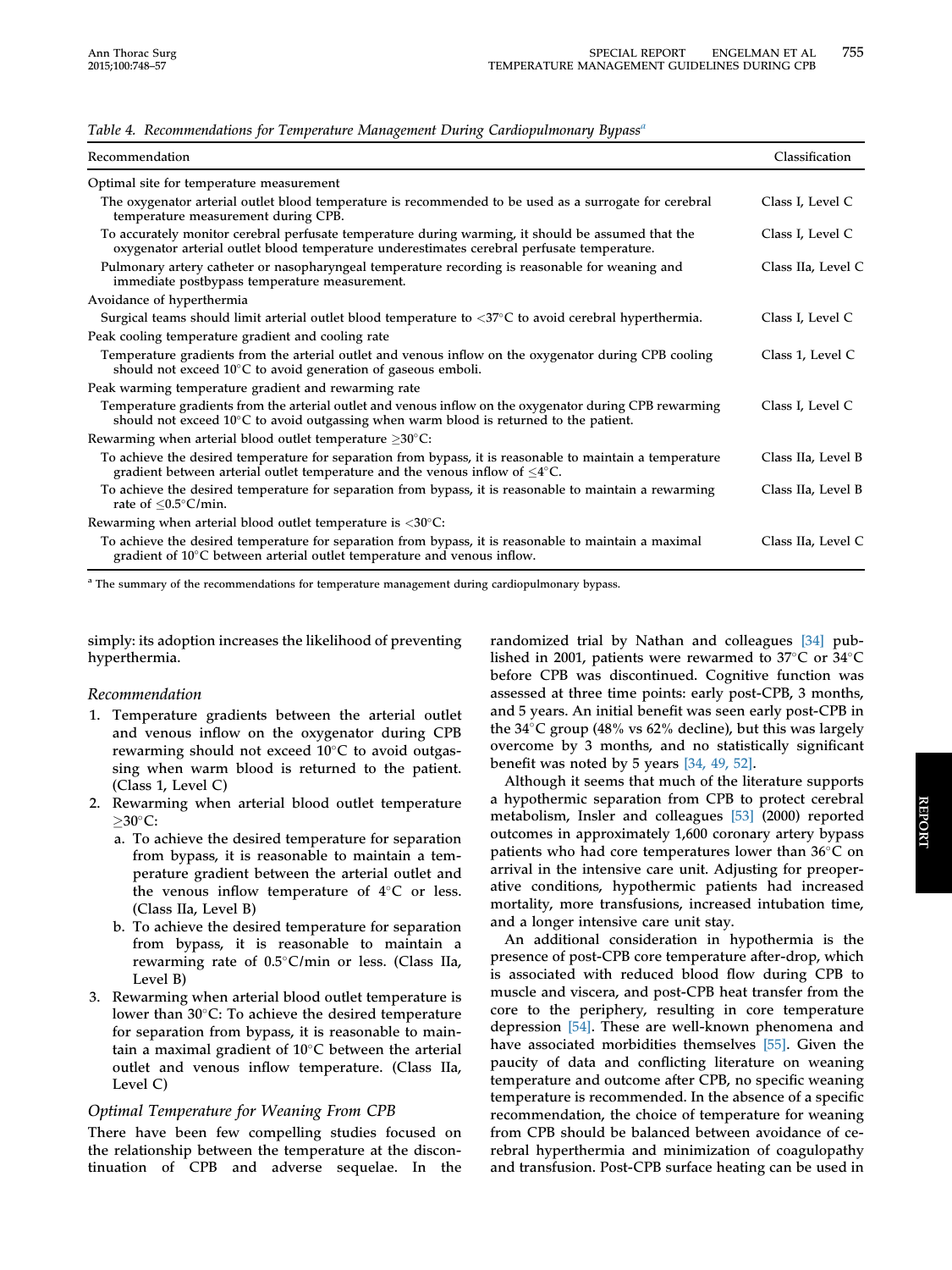<span id="page-8-0"></span>the postoperative cardiac surgical patient, but these techniques are not in the purview of this guideline.

#### No Recommendation

No specific recommendation for an optimal temperature for weaning from CPB may be made due to inconsistent published evidence.

#### Summary

The importance of accurately recording and reporting temperature management during CPB cannot be overstated. Unfortunately, many published articles fail to document temperature management strategies during and after CPB.

Temperature management during CPB remains controversial, with gaps in our knowledge concerning a variety of aspects of temperature management. The Institute of Medicine has identified the need to incorporate the best clinical evidence into practice. Importantly, these guidelines challenge the cardiac surgical community to conduct research to address these gaps in knowledge. The summary of recommendations for temperature management during cardiopulmonary bypass is shown in [Table 4.](#page-7-0)

#### References

- 1. [Bartels C, Gerdes A, Babin-Ebell J, et al. Cardiopulmonary](http://refhub.elsevier.com/S0003-4975(15)01014-0/sref1) [bypass: evidence or experience based? J Thorac Cardiovasc](http://refhub.elsevier.com/S0003-4975(15)01014-0/sref1) [Surg 2002;124:20](http://refhub.elsevier.com/S0003-4975(15)01014-0/sref1)–7.
- 2. [Shann KG, Likosky DS, Murkin JM, et al. An evidence-based](http://refhub.elsevier.com/S0003-4975(15)01014-0/sref2) [review of the practice of cardiopulmonary bypass in adults: a](http://refhub.elsevier.com/S0003-4975(15)01014-0/sref2) [focus on neurologic injury, glycemic control, hemodilution,](http://refhub.elsevier.com/S0003-4975(15)01014-0/sref2) and the infl[ammatory response. J Thorac Cardiovasc Surg](http://refhub.elsevier.com/S0003-4975(15)01014-0/sref2) [2006;132:283](http://refhub.elsevier.com/S0003-4975(15)01014-0/sref2)–90.
- 3. [Belway D, Tee R, Nathan HJ, et al. Temperature manage](http://refhub.elsevier.com/S0003-4975(15)01014-0/sref3)[ment and monitoring practices during adult cardiac surgery](http://refhub.elsevier.com/S0003-4975(15)01014-0/sref3) [under cardiopulmonary bypass: results of a Canadian na](http://refhub.elsevier.com/S0003-4975(15)01014-0/sref3)[tional survey. Perfusion 2011;26:395](http://refhub.elsevier.com/S0003-4975(15)01014-0/sref3)–400.
- 4. American College of Cardiology Foundation, American Heart Association. Methodology manual and policies from the ACCF/AHA task force on practice guidelines. Available at: [http://assets.cardiosource.com/Methodology\\_Manual\\_](http://assets.cardiosource.com/Methodology_Manual_for_ACC_AHA_Writing_Committees.pdf) [for\\_ACC\\_AHA\\_Writing\\_Committees.pdf.](http://assets.cardiosource.com/Methodology_Manual_for_ACC_AHA_Writing_Committees.pdf) Accessed October 2, 2013.
- 5. [Crowder CM, Tempelhoff R, Theard MA, Cheng MA,](http://refhub.elsevier.com/S0003-4975(15)01014-0/sref4) [Todorov A, Dacey RG Jr. Jugular bulb temperature: com](http://refhub.elsevier.com/S0003-4975(15)01014-0/sref4)[parison with brain surface and core temperatures in neuro](http://refhub.elsevier.com/S0003-4975(15)01014-0/sref4)[surgical patients during mild hypothermia. J Neurosurg](http://refhub.elsevier.com/S0003-4975(15)01014-0/sref4) [1996;85:98](http://refhub.elsevier.com/S0003-4975(15)01014-0/sref4)–103.
- 6. [Nussmeier NA, Cheng W, Marino M, et al. Temperature](http://refhub.elsevier.com/S0003-4975(15)01014-0/sref5) [during cardiopulmonary bypass: the discrepancies between](http://refhub.elsevier.com/S0003-4975(15)01014-0/sref5) [monitored sites. Anesth Analg 2006;103:1373](http://refhub.elsevier.com/S0003-4975(15)01014-0/sref5)–9.
- 7. [Akata T, Setoguchi H, Shirozu K, Yoshino J. Reliability of](http://refhub.elsevier.com/S0003-4975(15)01014-0/sref6) [temperatures measured at standard monitoring sites as an](http://refhub.elsevier.com/S0003-4975(15)01014-0/sref6) [index of brain temperature during deep hypothermic car](http://refhub.elsevier.com/S0003-4975(15)01014-0/sref6)[diopulmonary bypass conducted for thoracic aortic recon](http://refhub.elsevier.com/S0003-4975(15)01014-0/sref6)[struction. J Thorac Cardiovasc Surg 2007;133:1559](http://refhub.elsevier.com/S0003-4975(15)01014-0/sref6)–65.
- 8. [Nussmeier NA. Management of temperature during and](http://refhub.elsevier.com/S0003-4975(15)01014-0/sref7) [after cardiac surgery. Tex Heart Inst J 2005;32:472](http://refhub.elsevier.com/S0003-4975(15)01014-0/sref7)–6.
- 9. [Cook DJ. Cerebral hyperthermia and cardiac surgery: con](http://refhub.elsevier.com/S0003-4975(15)01014-0/sref8)[sequences and prevention. Semin Thorac Cardiovasc Surg](http://refhub.elsevier.com/S0003-4975(15)01014-0/sref8) [2001;13:176](http://refhub.elsevier.com/S0003-4975(15)01014-0/sref8)–83.
- 10. [Scheffer T, Sanders B. The neurologic sequelae of cardio](http://refhub.elsevier.com/S0003-4975(15)01014-0/sref9)[pulmonary bypass-induced cerebral hyperthermia and](http://refhub.elsevier.com/S0003-4975(15)01014-0/sref9)

[cerebroprotective strategies. J Extra Corpor Technol 2003;35:](http://refhub.elsevier.com/S0003-4975(15)01014-0/sref9) [317](http://refhub.elsevier.com/S0003-4975(15)01014-0/sref9)–21.

- 11. [Johnson RI, Fox MA, Grayson A, Jackson M, Fabri BM.](http://refhub.elsevier.com/S0003-4975(15)01014-0/sref10) [Should we rely on nasopharyngeal temperature during car](http://refhub.elsevier.com/S0003-4975(15)01014-0/sref10)[diopulmonary bypass? Perfusion 2002;17:145](http://refhub.elsevier.com/S0003-4975(15)01014-0/sref10)-51.
- 12. [Kaukuntla H, Harrington D, Bilkoo I, Clutton-Brock T,](http://refhub.elsevier.com/S0003-4975(15)01014-0/sref11) [Jones T, Bonser RS. Temperature monitoring during car](http://refhub.elsevier.com/S0003-4975(15)01014-0/sref11)[diopulmonary bypass](http://refhub.elsevier.com/S0003-4975(15)01014-0/sref11)—[do we undercool or overheat the](http://refhub.elsevier.com/S0003-4975(15)01014-0/sref11) [brain? Eur J Cardiothorac Surg 2004;26:580](http://refhub.elsevier.com/S0003-4975(15)01014-0/sref11)–5.
- 13. [Newland RF, Sanderson AJ, Baker RA. Accuracy of temper](http://refhub.elsevier.com/S0003-4975(15)01014-0/sref12)[ature measurement in the cardiopulmonary bypass circuit.](http://refhub.elsevier.com/S0003-4975(15)01014-0/sref12) [J Extra Corpor Technol 2005;37:32](http://refhub.elsevier.com/S0003-4975(15)01014-0/sref12)–7.
- 14. [Newland RF, Baker RA, Sanderson AJ, Tuble SC, Tully PJ.](http://refhub.elsevier.com/S0003-4975(15)01014-0/sref13) [Oxygenator safety evaluation: a focus on connection grip](http://refhub.elsevier.com/S0003-4975(15)01014-0/sref13) [strength and arterial temperature measurement accuracy.](http://refhub.elsevier.com/S0003-4975(15)01014-0/sref13) [J Extra Corpor Technol 2012;44:53](http://refhub.elsevier.com/S0003-4975(15)01014-0/sref13)–9.
- 15. [Salah M, Sutton R, Tsarovsky G, Djuric M. Temperature](http://refhub.elsevier.com/S0003-4975(15)01014-0/sref14) [inaccuracies during cardiopulmonary bypass. J Extra Corpor](http://refhub.elsevier.com/S0003-4975(15)01014-0/sref14) [Technol 2005;37:38](http://refhub.elsevier.com/S0003-4975(15)01014-0/sref14)–42.
- 16. [Potger KC, McMillan D. In vitro validation of the af](http://refhub.elsevier.com/S0003-4975(15)01014-0/sref15)finity NT [oxygenator arterial outlet temperatures. J Extra Corpor](http://refhub.elsevier.com/S0003-4975(15)01014-0/sref15) [Technol 2005;37:207](http://refhub.elsevier.com/S0003-4975(15)01014-0/sref15)–12.
- 17. [Fallis WM. Monitoring bladder temperatures in the OR.](http://refhub.elsevier.com/S0003-4975(15)01014-0/sref16) [AORN J 2002;76:467](http://refhub.elsevier.com/S0003-4975(15)01014-0/sref16)–89.
- 18. [Maxton FJ, Justin L, Gillies D. Estimating core temperature in](http://refhub.elsevier.com/S0003-4975(15)01014-0/sref17) [infants and children after cardiac surgery: a comparison of](http://refhub.elsevier.com/S0003-4975(15)01014-0/sref17) [six methods. J Adv Nurs 2004;45:214](http://refhub.elsevier.com/S0003-4975(15)01014-0/sref17)–22.
- 19. [Khan TA, Vohra HA, Paul S, Rosin MD, Patel RL. Axillary](http://refhub.elsevier.com/S0003-4975(15)01014-0/sref18) [and tympanic membrane temperature measurements are](http://refhub.elsevier.com/S0003-4975(15)01014-0/sref18) [unreliable early after cardiopulmonary bypass. Eur J](http://refhub.elsevier.com/S0003-4975(15)01014-0/sref18) [Anaesthesiol 2006;23:551](http://refhub.elsevier.com/S0003-4975(15)01014-0/sref18)–4.
- 20. [Grigore AM, Murray CF, Ramakrishna H, Djaiani G. A core](http://refhub.elsevier.com/S0003-4975(15)01014-0/sref19) [review of temperature regimens and neuroprotection during](http://refhub.elsevier.com/S0003-4975(15)01014-0/sref19) [cardiopulmonary bypass: does rewarming rate matter?](http://refhub.elsevier.com/S0003-4975(15)01014-0/sref19) [Anesth Analg 2009;109:1741](http://refhub.elsevier.com/S0003-4975(15)01014-0/sref19)–51.
- 21. [Grocott HP. PRO: Temperature regimens and neuro](http://refhub.elsevier.com/S0003-4975(15)01014-0/sref20)[protection during cardiopulmonary bypass: does rewarming](http://refhub.elsevier.com/S0003-4975(15)01014-0/sref20) [rate matter? Anesth Analg 2009;109:1738](http://refhub.elsevier.com/S0003-4975(15)01014-0/sref20)–40.
- 22. [Murphy GS, Hessell EA, Groom RC. Optimal perfusion](http://refhub.elsevier.com/S0003-4975(15)01014-0/sref21) [during cardiopulmonary bypass: an evidence-based](http://refhub.elsevier.com/S0003-4975(15)01014-0/sref21) [approach. Anesth Analg 2009;108:1394](http://refhub.elsevier.com/S0003-4975(15)01014-0/sref21)–417.
- 23. [Cook DJ, Orszulak TA, Daly RC, Buda DA. Cerebral hyper](http://refhub.elsevier.com/S0003-4975(15)01014-0/sref22)[thermia during cardiopulmonary bypass in adults. J Thorac](http://refhub.elsevier.com/S0003-4975(15)01014-0/sref22) [Cardiovasc Surg 1996;111:268](http://refhub.elsevier.com/S0003-4975(15)01014-0/sref22)–9.
- 24. [Nakajima T, Kuro M, Hayashi Y, Kitaguchi K, Uchida O,](http://refhub.elsevier.com/S0003-4975(15)01014-0/sref23) [Takaki O. Clinical evaluation of cerebral oxygen balance](http://refhub.elsevier.com/S0003-4975(15)01014-0/sref23) [during cardiopulmonary bypass: on-line continuous moni](http://refhub.elsevier.com/S0003-4975(15)01014-0/sref23)[toring of jugular venous oxyhemoglobin saturation. Anesth](http://refhub.elsevier.com/S0003-4975(15)01014-0/sref23) [Analg 1992;74:630](http://refhub.elsevier.com/S0003-4975(15)01014-0/sref23)–5.
- 25. [Croughwell ND, Frasco P, Blumenthal JA, Leone BJ,](http://refhub.elsevier.com/S0003-4975(15)01014-0/sref24) [White WD, Reves JG. Warming during cardiopulmonary](http://refhub.elsevier.com/S0003-4975(15)01014-0/sref24) [bypass is associated with jugular bulb desaturation. Ann](http://refhub.elsevier.com/S0003-4975(15)01014-0/sref24) [Thorac Surg 1992;53:827](http://refhub.elsevier.com/S0003-4975(15)01014-0/sref24)–32.
- 26. [Campos JM, Paniagua P. Hypothermia during cardiac sur](http://refhub.elsevier.com/S0003-4975(15)01014-0/sref25)[gery. Best Pract Res Clin Anaesthesiol 2008;22:695](http://refhub.elsevier.com/S0003-4975(15)01014-0/sref25)–709.
- 27. [Grocott HP, Mackensen GB, Grigore AM, et al, Neurologic](http://refhub.elsevier.com/S0003-4975(15)01014-0/sref26) [Outcome Research Group \(NORG\); Cardiothoracic Anes](http://refhub.elsevier.com/S0003-4975(15)01014-0/sref26)[thesiology Research Endeavors \(CARE\) Investigators](http://refhub.elsevier.com/S0003-4975(15)01014-0/sref26)' of the [Duke Heart Center. Postoperative hyperthermia is associated](http://refhub.elsevier.com/S0003-4975(15)01014-0/sref26) [with cognitive dysfunction after coronary artery bypass graft](http://refhub.elsevier.com/S0003-4975(15)01014-0/sref26) [surgery. Stroke 2002;33:537](http://refhub.elsevier.com/S0003-4975(15)01014-0/sref26)–41.
- 28. [Groom RC, Rassias AJ, Cormack JE, et al, Northern New](http://refhub.elsevier.com/S0003-4975(15)01014-0/sref27) [England Cardiovascular Disease Study Group. Highest core](http://refhub.elsevier.com/S0003-4975(15)01014-0/sref27) [temperature during cardiopulmonary bypass and rate of](http://refhub.elsevier.com/S0003-4975(15)01014-0/sref27) [mediastinitis. Perfusion 2004;19:119](http://refhub.elsevier.com/S0003-4975(15)01014-0/sref27)–25.
- 29. [Newland RF, Tully PJ, Baker RA. Hyperthermic perfusion](http://refhub.elsevier.com/S0003-4975(15)01014-0/sref28) [during cardiopulmonary bypass and postoperative temper](http://refhub.elsevier.com/S0003-4975(15)01014-0/sref28)[ature are independent predictors of acute kidney injury](http://refhub.elsevier.com/S0003-4975(15)01014-0/sref28) [following cardiac surgery. Perfusion 2013;28:223](http://refhub.elsevier.com/S0003-4975(15)01014-0/sref28)–31.
- 30. [Geissler HJ, Allen SJ, Mehlhorn U, et al. Cooling gradients](http://refhub.elsevier.com/S0003-4975(15)01014-0/sref29) [and formation of gaseous microemboli with cardiopulmo](http://refhub.elsevier.com/S0003-4975(15)01014-0/sref29)[nary bypass: an echocardiographic study. Ann Thorac Surg](http://refhub.elsevier.com/S0003-4975(15)01014-0/sref29) [1997;64:100](http://refhub.elsevier.com/S0003-4975(15)01014-0/sref29)–4.